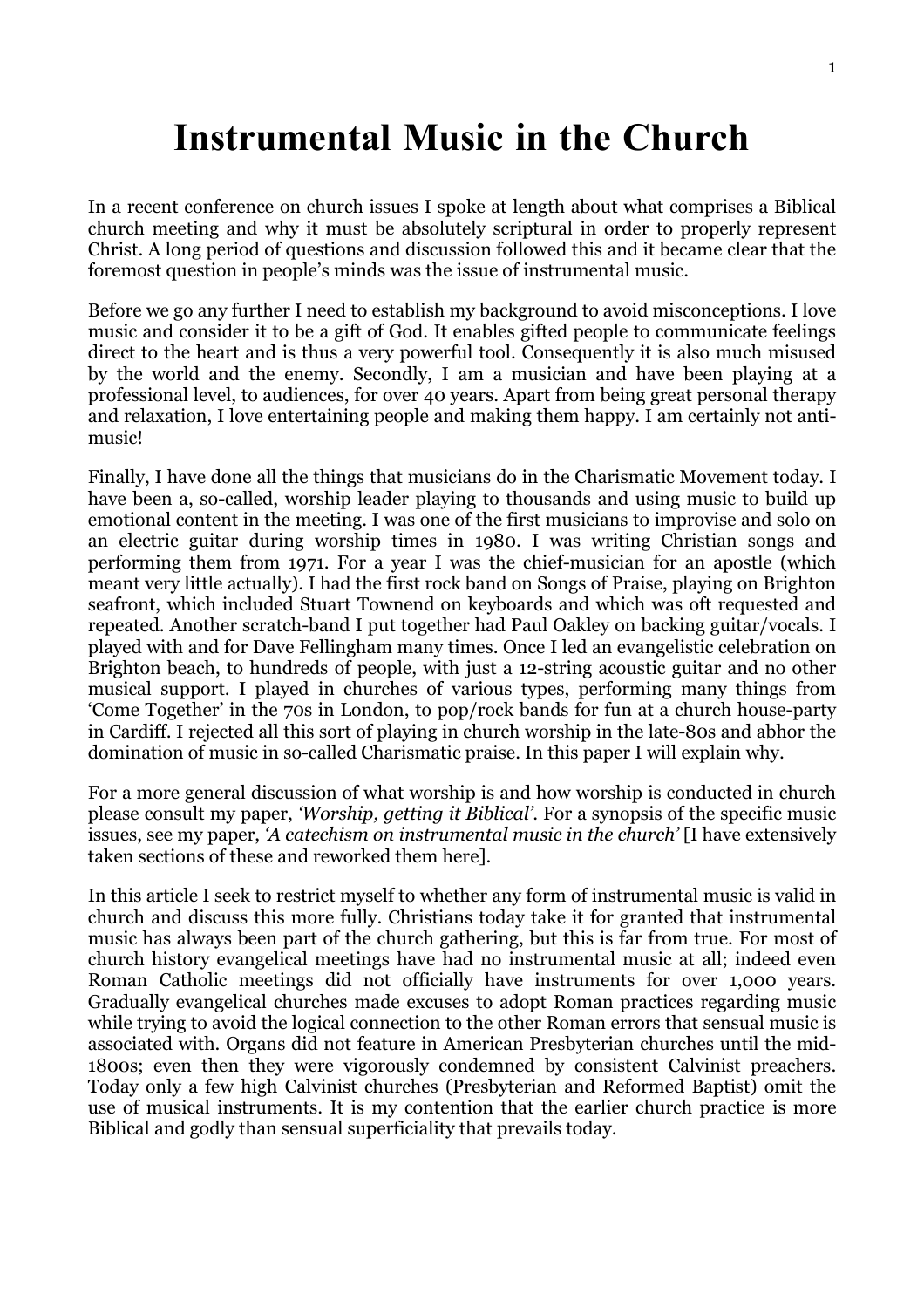# There is no teaching, command or precedent to use instrumental music in the New Testament.

This is very important. Everything necessary in the church is explained in apostolic instruction, manifest in apostolic practice and established as apostolic tradition in the experiences of the early churches. If we need any instruction about how we conduct a church meeting, it is available in apostolic teaching.

The apostles do not command or give instructions about using musical instruments in the gathered church. In fact there is silence about music in the whole NT, apart from a symbolic reference in Revelation to harps, which picture the sung praise of the heavenly saints.<sup>1</sup> There aren't any physical musical instruments currently in heaven where everything is spiritual and immaterial. Conversely, the apostles give clear instructions regarding sung praise and the speech content of meetings.

Furthermore, the Lord Jesus did not sing praise to God accompanied by musical instruments; neither did he command us to use them. There is no NT reference to churches using musical instruments and the early church after the death of the apostles had none for several hundred years.

### **Is this not merely an argument from silence?**

I

In some senses yes. So what? Our job is to follow the commands of the apostles, not add to them from our own imagination. Ringing bells or waving flags are not mentioned in the NT, but that is not a reason for doing these in church.

This brings us to the question of the regulative principle.

Reformed churches have what is termed the 'regulative principle' to determine what is allowed in Christian worship and edification. It teaches that only what is commanded by God in his word is acceptable, and nothing else. Arminians, Charismatics, Roman Catholics and Lutherans have the 'normative principle' which is the reverse. This teaches that anything is acceptable unless scripture specifically prohibits it. That the latter is ludicrous is shown by the fact that smoking or skateboarding in the meeting could be allowed.

Clearly the most Biblical approach is the regulative principle expounded by Calvin and many others. Under this, musical instruments are forbidden. For centuries this was the accepted position of all the great evangelical theologians.

# Church worship is in Spirit and truth.

### God is Spirit, and those who worship Him must worship in spirit and truth. Jn 4:24

The basis of Christian worship is that it is a spiritual, not fleshly, activity. It is spiritual in that it is prompted and controlled by the Holy Spirit and it must be based upon truth – that which is taught in God's word. If it is not truly spiritual, and is not based upon scripture, then it is not allowed in the church.

<sup>&</sup>lt;sup>1</sup> There are two references to harps (kithara) in Rev 14:2 and 15:2 but these are symbolic figures, in a highly symbolic book, for the praise of the saints using the image of the national instrument of Israel. In a similar way, golden bowls are stated to represent the prayers of the saints, there are no physical bowls or harps in heaven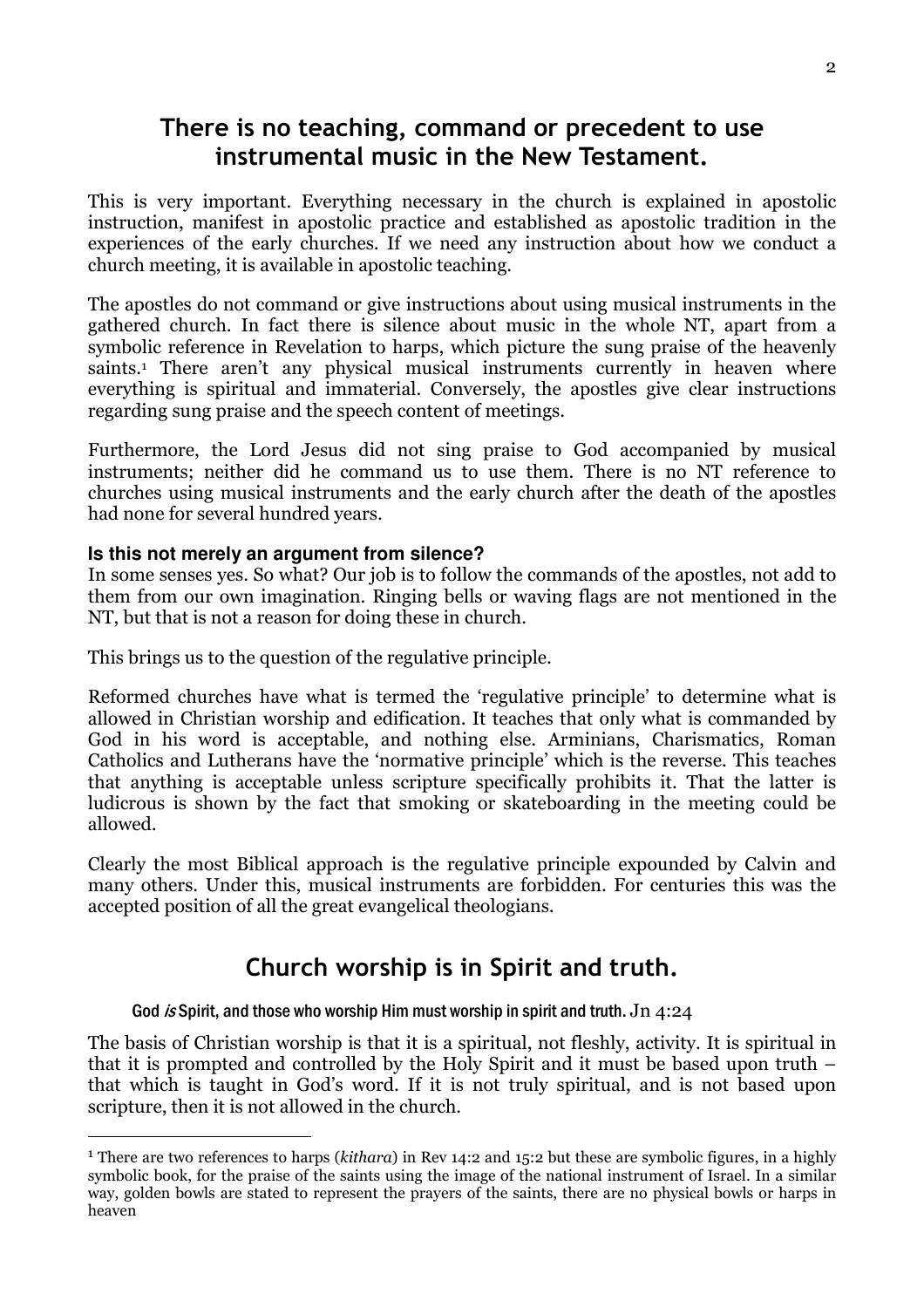The apostles command us to offer up spiritual sacrifices (1 Pt 2:5); one example of this is the fruit of the lips giving thanks (Heb 13:15). The human voice is thus the expression of God's Spirit in the church; it brings teaching, encouragement and exhortation, but it also brings praise to God expressed in songs. These songs themselves can have the power to teach and exhort the brethren (Col 3:16).

It is important to understand that worship has nothing to do with music. The Charismatic errors have convinced people that they can only properly worship in a large mass in front of a loud rock band. This is emotionalism not worship. Biblical examples of worship include Jacob leaning on his staff at home (Heb 11:21) or David immediately after the death of his son.

Worship is obeisance to the king, the yielded obedience and sacrificial presentation of one's life to God's service; an inner consecration and submission. It is something done throughout one's days and has nothing primarily to do with music or even singing at all. In fact worship is actually stated to be logical, the very opposite of passivity and being emotionally 'lost in God'. The 'reasonable service' of Rm 12:1 means 'rational worship'. It is intelligent service to God by the sacrifice of our lives.

So, Christian worship is thus manifested in a number of practical ways. It is spiritual service expressed by the presentation of our bodies in obedience to God; the outworking of a life submitted to God in reverence and godly service. It is even seen in the giving of money to the poor and needy (Heb 13:15-16; Phil 4:18); helping the poor is as much a spiritual sacrifice as singing praise. Another form of praise is works of righteousness (Eph 1:12; Phil 1:11). Worship is the inner motivation; praise is the outward expression.

# The chief historic precursor of the local church was the Jewish synagogue. This had no music.

Old Covenant music was a focus of the temple services, and also to some degree of national celebrations in the open air, but the religious life of the Jewish community was settled in local synagogues from before the exile (Ps 74:8), and the synagogue had no instrumental music. Its chief focus was the place where Levites were despatched to hold teaching services (Num 35:1-7; Jos 21).

Music also had no place in the Tabernacle in the wilderness, God's original pattern for public worship.2 After God allowed Israel to have a king like the nations, he allowed them to have a temple like the nations, but his original purpose was different. Tribes distant from Jerusalem only came to the temple for the three great feasts, the normal life of the worshipper was in the local synagogue. Thus, temple worship with its music was exceptional, not the norm for most worshippers.

Even in the temple, music was used with restraint. Of the nine types of Jewish instruments, only four were used in the temple: the 12 stringed harp or lyre, harp, cymbals and trumpet and these could only be played by Levites or priests at certain prescribed times to draw attention to the blood sacrifice. Sung worship continued after this but instrumental music stopped.

 $\overline{a}$ 

<sup>2</sup> Apart from the silver trumpets (shofar) to proclaim New Year, Sabbath days etc.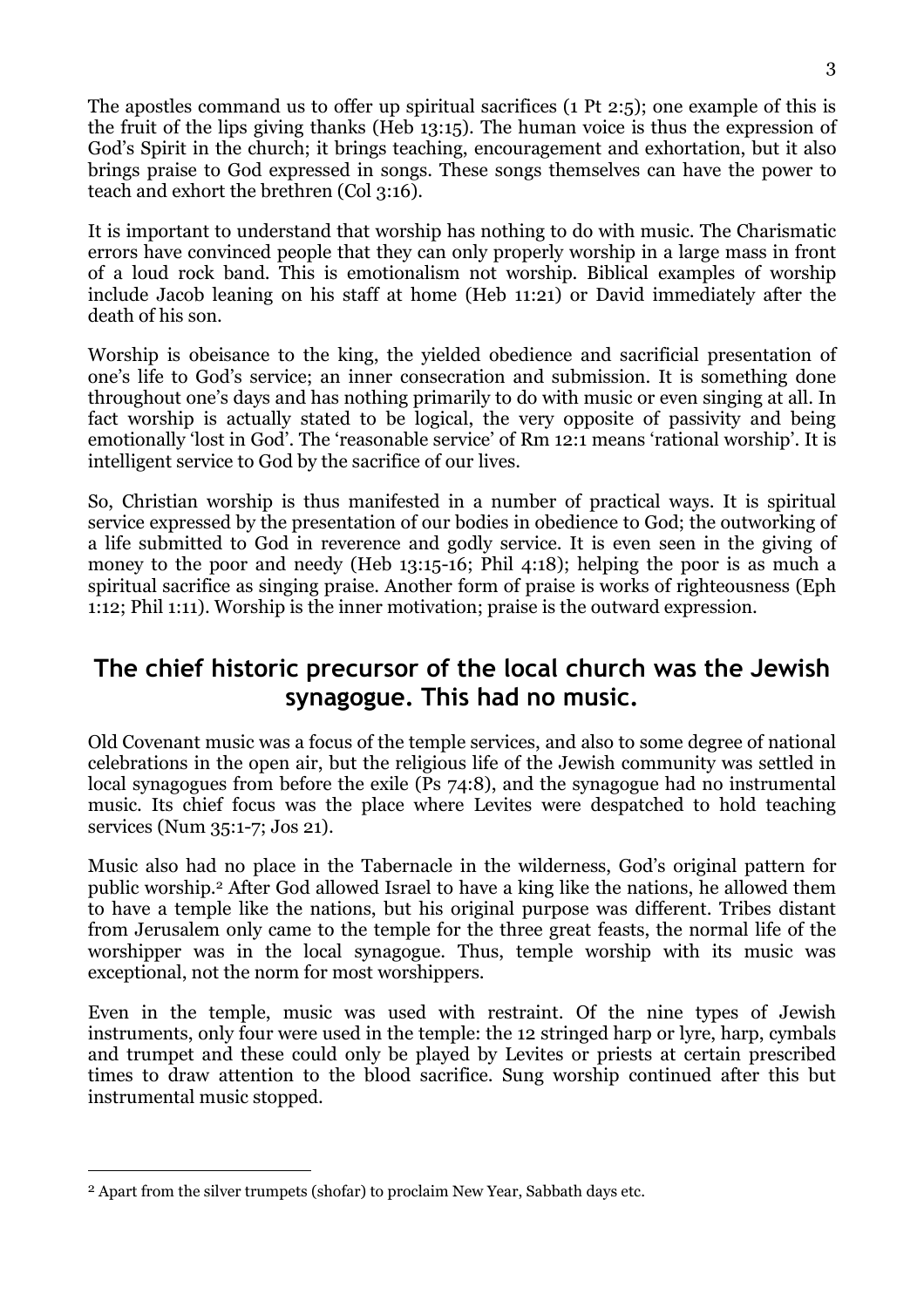Open-air civic services (e.g. to celebrate victory in war or national thanksgiving) used other instruments as well, such as tambourines or flutes. Some Psalms (such as 150) mention these additional instruments for use outside the temple in national events. Psalm 150 is not an apologetic for bands in the church today; indeed, it does not even refer to instruments used in the temple, but to national events outside. These instruments would not be used in temple services.

Al church historians agree that the synagogue was the original model for the local church meetings, and these had no music. The Lord himself gives force to this since his ministry began as the fulfilment of Isaiah's prophecy in the local synagogue (Lk 4:16-21). The ministry and structure of the church follows that of the synagogue: a local town meeting, governed by a team of male elders and established for edification of the saints. The word is even used for the church by James [Jam 2:2; 'assembly' = sunagoge]. The church also follows the synagogue by having no musical instruments.

# The use of instrumental music and massed choirs is an Old Covenant institution and must be interpreted by New Covenant principles.

The apostles constantly give a spiritual interpretation to the forms of Old Covenant worship; the whole substance of the book of Hebrews is based upon this. In fact, apostolic teaching sharply focuses attention on a disjunction between what occurred under the Old Covenant to what prevails under the New Covenant administration. The format of the old is said to be annulled, cancelled, obsolete and this format includes musical instruments [Heb 7:19, 8:13, 9:8-10; 2 Cor 5:17]. Furthermore, we are told that after the cross of Christ all things have become new (2 Cor 5:17), and features of this newness include: a new nature, a new covenant, a new creation, a new commandment, a new name, a new song, and a new Jerusalem. The cross changed everything; the Old Covenant was fulfilled and completed and the New Covenant inaugurated.

It is very important that we understand how to interpret the material aspects of the Old Covenant; by failing to understand apostolic interpretation many people have fallen into serious errors that damage their faith. This is the case with all Jewish Root teaching and the chief principles of Dispensationalism.

The blood of bulls and goats for atonement is indivisibly linked in the Old Covenant worship system with its officiating priesthood, massed choirs, feasts, musical instruments, vestments, a stone temple, burning of incense and so forth. Some Christians point to the errors of the Roman Church adapting cancelled Old Covenant forms (e.g. feasts, vestments and a sacerdotal priesthood) but others fall foul by accepting different Old Covenant forms (choirs, musical instruments, sacred church buildings, harvest festivals etc.).

The NT absolutely dispels any form of carrying over into the church all material Old Covenant forms. It consistently interprets these as being a type [or figure, picture] of spiritual realities in Christ. Thus the offering system is a type fulfilled in the sacrifice of Christ; the sacrificing mediatorial priesthood is fulfilled in Christ as the only High Priest. It is impossible to take this list of temple worship forms and remove two or three items but retain the rest. New Covenant interpretation demands that we symbolise these things and see them all fulfilled in Christ and his people. Thus, as there are no more stone temples or buildings of worship (Acts 7:48, 17:24) so there is no instrumental music or massed choirs; these picture the pure, spiritual, harmonious worship of saints.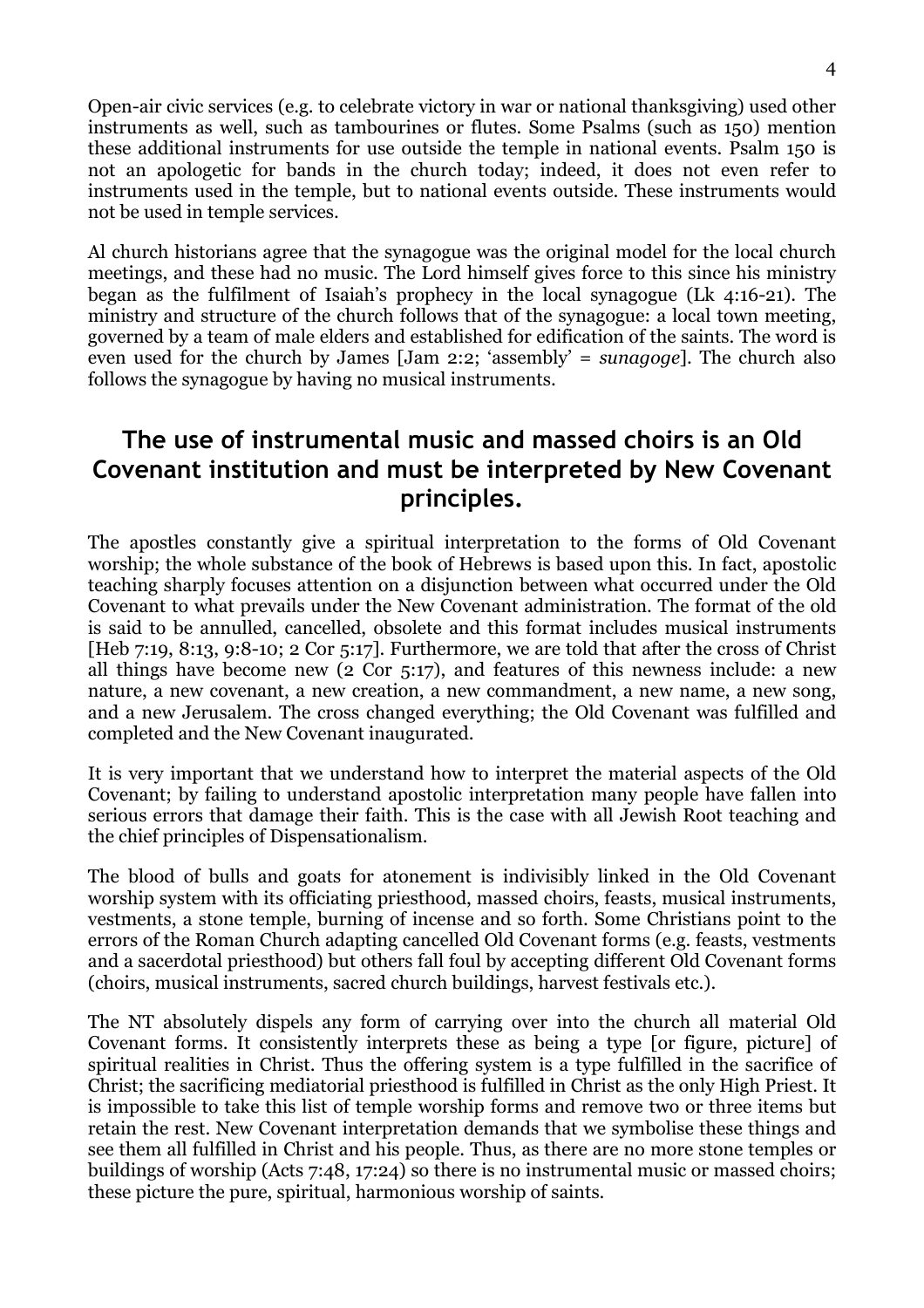In the old covenant, synagogue worship was the universal, teaching based focus for a believer's religious life and this became the basic model for local churches. Temple worship was unusual, established in Jerusalem only, ritualistic and thus full of symbolic types that foreshadowed New Covenant truth. When Christ established the New Covenant, the types of Old Covenant symbolism were cancelled. Thus instrumental music was eradicated along with mediatorial priests, priestly garments, sacrifices of animals, external rituals and religious buildings. It is the synagogue not the temple that is the material precedent for church meetings.

Music bears the same relation to praise as incense does to prayer, the one accompanied the other in temple services (1 Chron 23:5 with 13). Incense pictured the rising up of prayers to God (Ps 141:2; Lk 1:10; Rev 5:8, 8:3,4), whilst music spoke of the sounding forth of God's testimony. Saints under the Old Covenant needed the encouragement of the symbols, as they did not have the fulness of the Spirit or the full benefits of the cross (1 Pt 1:10). We no longer need these external figures as we have the Spirit indwelling us. Instrumental music and incense were superseded by the sacrifice of Christ.

# But doesn't the use of the Greek word psallo ('making melody') suggest playing (plucking) a stringed instrument?

… speaking to one another in psalms and hymns and spiritual songs, singing and making melody in your heart to the Lord. Eph 5:19

Firstly, it would be a foolish person who would overturn apostolic silence on a subject on the basis of an obscure Greek word. There is no clear instruction to use instruments in worship in the New Treatment. Secondly, by Paul's time this Greek word had come to mean only unaccompanied singing. There was no connotation of plucking a musical instrument. It retains this meaning today. Thirdly, even in ancient texts, the word's meaning was determined by the context, just as one can *ride* a horse, a car, a plane, a train or a boat. Psallo did not always imply an instrument, but could mean plucking hair or a bowstring. If Paul only meant 'to pluck a stringed instrument' by using psallo, then there is no place for using keyboards, or flutes, or trumpets. Plus, everyone has to use a harp or such like since the command is universal. No, even if the word meant 'play' instead of 'sing', Paul would be suggesting that we use the human heart, as opposed to the Old Covenant where saints used instruments; worship is inward and spiritual, not external and physical. The use of psallo here and elsewhere means 'to sing'.<sup>3</sup>

### **What is the instrument God chooses?**

 $\overline{a}$ 

Singing is music that is produced from the human spirit without any mechanical aid or human artifice. The voice expresses what is in the heart through the use of words. Singing is thus the communication of thoughts mixed with emotional colour from the heart. Like rational speech, singing is of divine origin whereas instrumental music stems from an invention of fallen man; indeed from Jubal of the line of Cain (Gen 4:21). All three members of the Godhead sing. The Father sings over his people (Zeph 3:17); the Son sang with his disciples (Matt 26:30) and also sings with his people (Heb 2:12); the Holy Spirit sings within the hearts of the elect (Eph 5:19; Col 3:16).

<sup>3</sup> See the excellent paper, Psallo, by Daniel H King, Truth Magazine XXIV: 20, pp.325-328 May 15, 1980. Also available on http://www.truthmagazine.com/archives/volume24/TM024122.htm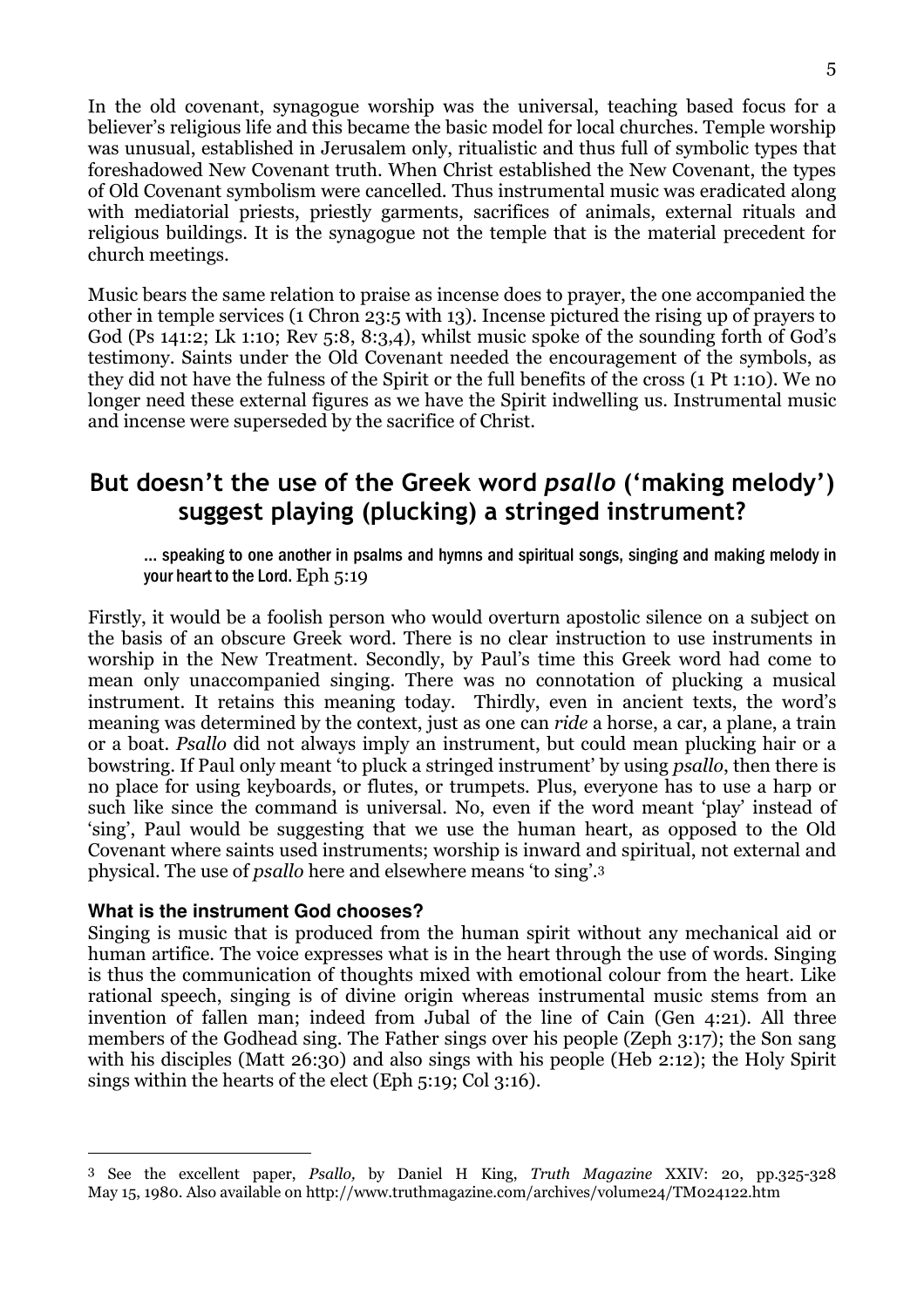The human voice is the focus of practical apostolic directions, 'each one has a psalm, a hymn a spiritual song', because the voice is the means of edification in the gathered church. Since the key basis of gathering is edification (1 Cor 14:26; 1 Thess 5:11; Rm 14:19), the voice has a prime role within the assembly, for it is by the voice that others are edified. Also, an aspect of praise is the fruit of lips giving thanks. So the voice is vital since it is the means of sharing what the Spirit gives us in spirit and truth. This means that the voice is the preeminent means of physical expression and nothing must detract from it. Instrumental music is a distraction from the human voice in singing. Nothing is purer than an unaccompanied song.

### The basis of instrumental worship

Music has some comparisons with mathematics, being a non-verbal means of communication that has no inherent morality. However, while mathematics is a neutral means of communicating deep truths, music is not neutral in relation to human reactions. Music has the power to produce strong emotional responses and all societies throughout history have ascribed certain emotions to particular combinations of musical notes. This is why various myths accredited instrumental music with supernatural power, such as Orpheus charming animals with a lyre.

Despite rationalistic attempts to denude music of these emotional associations, all societies still interpret music in set ways. A minor key will communicate pathos; a major key can produce joy; 2/4 strident rhythm accompanies marching troops. Even two notes or two chords alone produce certain immediate feelings. Cmaj7 to Fmaj7 played gently suggests romance or sadness, while the notes E to F played as a dirge imply menace or danger.

Instruments are the expression of the flesh, of human wisdom and skill, of human emotion. The cleverness of musical skill is not acceptable to God under the New Covenant. It is an important NT principle that God is not worshipped by the actions of men's hands (Acts 17:25). Neither is the emotional stirring caused by instrumental music beneficial to the church.

In the Old covenant some men were gifted by the Spirit to perform artistic works and craftsmanship in order to build items used in worship. This is no longer the case since worship is now done in spirit and truth (Jn 4:24). There is no need for any artistry – worship is spiritual. Artistry includes music.

Musical instruments have no life of their own (1 Cor 14:7) and thus have no place in being offered to God in worship. Worship is done in Spirit and truth, in life; it's something from the heart, the offering of spiritual sacrifice. The use of instruments is spiritually dead. We do not worship through music; we worship by the Spirit. If we have the Spirit, we need no music.

The main function of music is to draw attention to itself, to encourage contemplation of what it communicates. That music communicates is easy to prove; just look at the effects of martial music in the history of warfare. Regiments do not have bands for nothing. The stirring effect of 2/4 martial music exhorts soldiers to push themselves in warfare. Even aged war veterans still get an adrenaline rush when ceremonially marching alongside a brass band. The power of a good symphony is also impossible to deny; but even a good pop song can reduce men to tears if associated with an emotional event. Musicians have power, and this has always been celebrated in history and legend. But this power to create associations, emotions and stimulation is entirely unsuited for Christian worship. The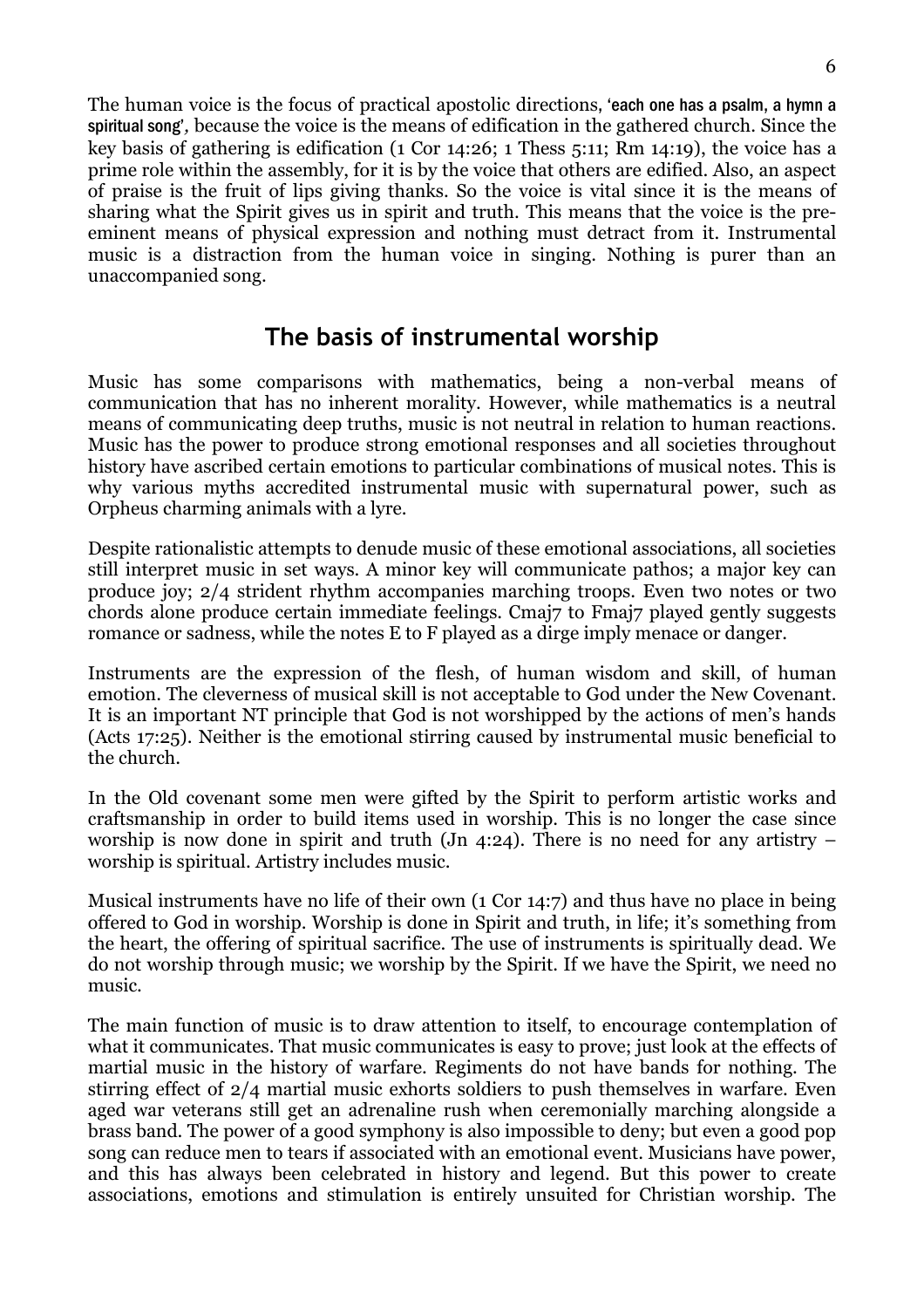believer wants and needs no emotional stimulation of the flesh, but stands before God simply clothed with Christ and worships God in simplicity.

Music is also associated with merry-making, partying, revelry, carousing (Isa 24:8). It is not appropriate to bring the components of human partying into the worship of God's people. The things that stimulate the flesh to party should not be used to inspire the heart to spiritual worship. The music of partying is also connected to harlotry (Isa 23:16) and is thus entirely inappropriate to church life.

Intense music has always been a feature of pagan idolatrous worship (Dan 3:15) and is singled out as being an aspect of Babylon fit for judgment (Rev 18:22). Music has not merely been a feature of demonic religious faith, but has always been an integral and vital element in generating a false sense of spirituality; indeed, scripture implies that Satan was skilled in music (Ezek 28:13).

Music also engenders false mysticism and has been used by the occult and mystics for centuries. It is used to enhance a felt communion with the spirit world through establishing a loss of self, intellectual passivity or an altered state of consciousness. In this vulnerable state where self-control is neutered, demonic forces can invade a willing compliant seeker and impose their will. To help the deception they will often impart some kind of 'religious' experience: a vision, a revelation, a feeling of ecstasy or a satisfied settled state. The engendering of passivity is the basis of occultism and is thus the foundation of all mystical religions, whether they are modern New Age ideas or ancient Gnosticism and Hinduism. Music is almost always a vital component in this process, both in stimulating frenzy and inculcating passivity because music is a very powerful tool to touch the heart of man directly.

Drums are never mentioned as being used for God's worship in scripture. However, drums have always been a strong focus of pagan worship because they are so powerful in directing emotions. This is why armies use drums to generate resolve in a fighting force. Drums quickly stimulate the flesh in the direction set by the leader of a unit. In pagan worship they engender passivity and abandon through dance.

Christian worship is not enhanced by singing songs to emotional instrumental accompaniment – indeed stirring music may detract from true worship. Music stimulates the flesh, but worship is in spirit and truth.

The Charismatic notion is that worship is a mystical ascent up a ladder of musical entertainment. The idea is that worship begins with loud, vibrant, exuberant songs repeated and strung together without pause, using intense musical activity to overwhelm the senses; followed by reflective, quiet emotional songs leading to an increasing sense of passivity and suggestibility. This is entirely unbiblical and pagan.

The Charismatic focus upon domineering music is what has led to many other forms of demonic expression and manipulation: the engendering of passivity, impromptu dancing, suggestibility, indecent noises (barking, screaming, etc.), indecent activities (pogoing, running, falling over etc.). Giving into emotionalism under musical constraints leads to abandon, and this leads to captivation by whomever is manipulating the audience.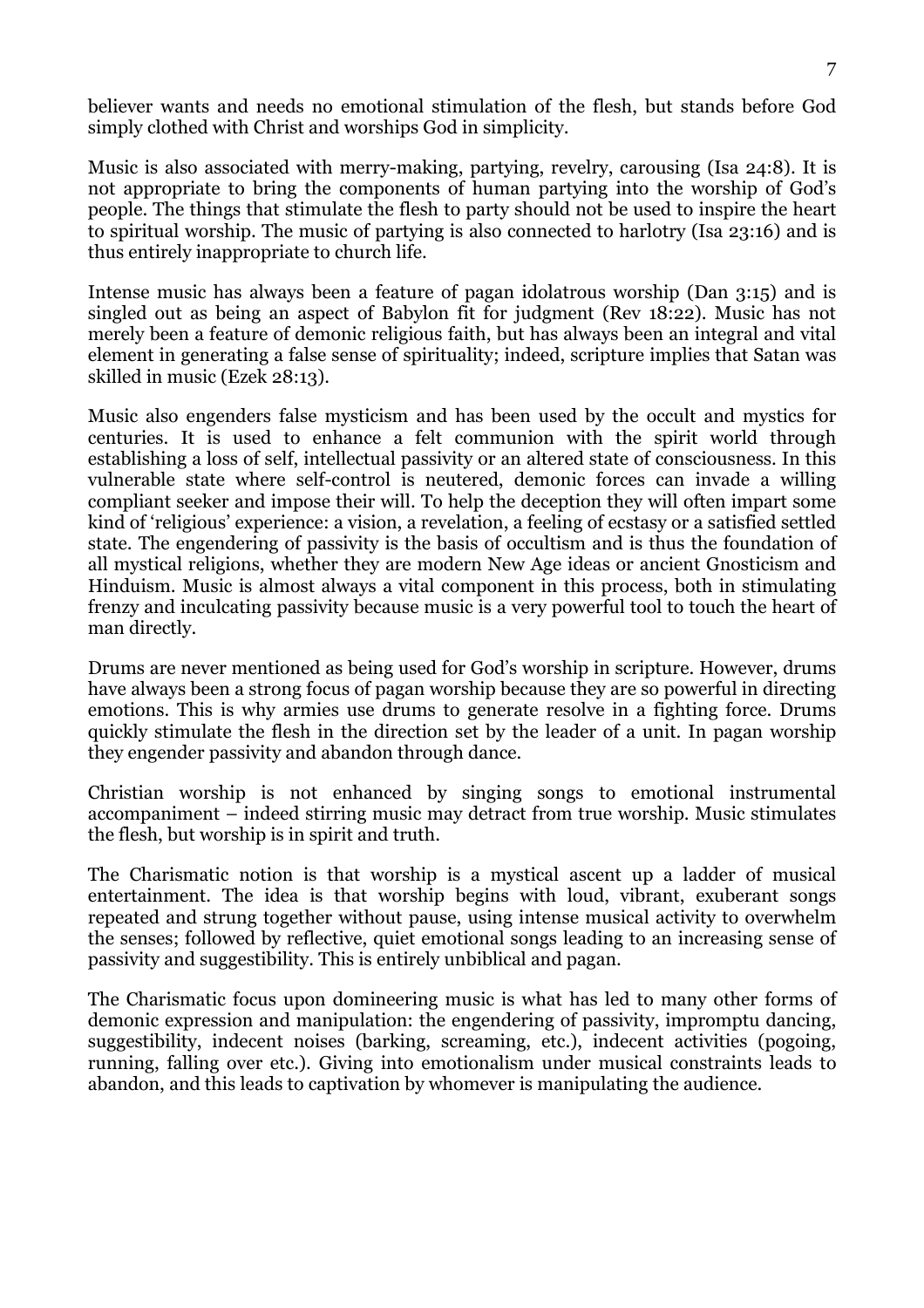### The use of instrumental music in pagan rituals.

No one denies that most heathen worship is centred upon various forms of instrumental music. The foundation of virtually all pagan ritual is the need to induce passivity in the worshipper and this is done by various means; but the most common is music. Sometimes shamanistic ceremonies utilise drugs, dancing, fasting, the touch of a master, pain or meditation based upon images; but mostly passivity is induced by instrumental music and particularly strong rhythm.

The reason for this is that all heathen religions appeal to the senses of man in one form or another. Even cults that seem opposed to each other still appeal to the senses. Zen may be very different from African shamanism, but both require sensory deprivation or control. Shamanism may emphasise the outward lack of control (frenzied dancing, music, ritual), while Zen focuses upon withdrawal, control and quietude; but both are fleshly, both are focused upon affecting the senses. Zen seeks for the loss of mind in passivity through abandonment of mental/emotional control, while most forms of shamanism seek passivity through the loss of outward restrictions. Both mistake the rising of unrestricted subjective emotions and soulish imaginations for contact with the spirit world. In fact they have both simply allowed demonic forces to impact their personality and delude them through the loss of self-control.

The quickest way to subject large groups of people and bring about suggestibility and passivity is through instrumental music. By abandonment to incessant music a person can quickly fall into an altered state of consciousness, whereby they can be easily manipulated by a shaman. This abandonment brings feelings of euphoria, similar to being drunk or drugged. Thus a person is happy to give control of their life to another for a time because it feels nice. These emotions are then stated (by the shaman) to be a touch from a god and the individual feels confident that their request has been heard. In strong cases of emotional stimulation the release of endorphins, adrenaline or serotonin may even influence natural powers in the human body to bring about small changes, such as pain relief, or mental stimulation. This leads to claims of healing or contact with dead relatives. In extreme cases there may be actual changes brought about by intense occult activity and union with demons. For instance, the ability to feel no pain when walking over hot coals or being pierced by a sword, bent backwards over a sharp object or hit with hammers. All these have been evidenced in history in times of mental convulsion appearing in the guise of religious fervour.

Thus the prelude to pagan religious fervour is often the use of music, and particularly of repetitive music. The correlation with the use of music in Charismatic churches should be noted.

### The use of instrumental music Charismatic rituals.

Charismatics considered it a coup that praise music written for Charismatics, and certain 'Christian' performers, entered the secular pop charts in the early 90s. Sadly many of these singers tended to end up apostatising and becoming sold-out worldly entertainers. This shows how high a place music has in Charismatic worship and how commercial it has become. Worse, it has been a vehicle for ecumenism,

Contemporary Christian Music is proud of its ecumenical and charismatic spirit. this ecumenism extends open arms toward apostate protestant denominations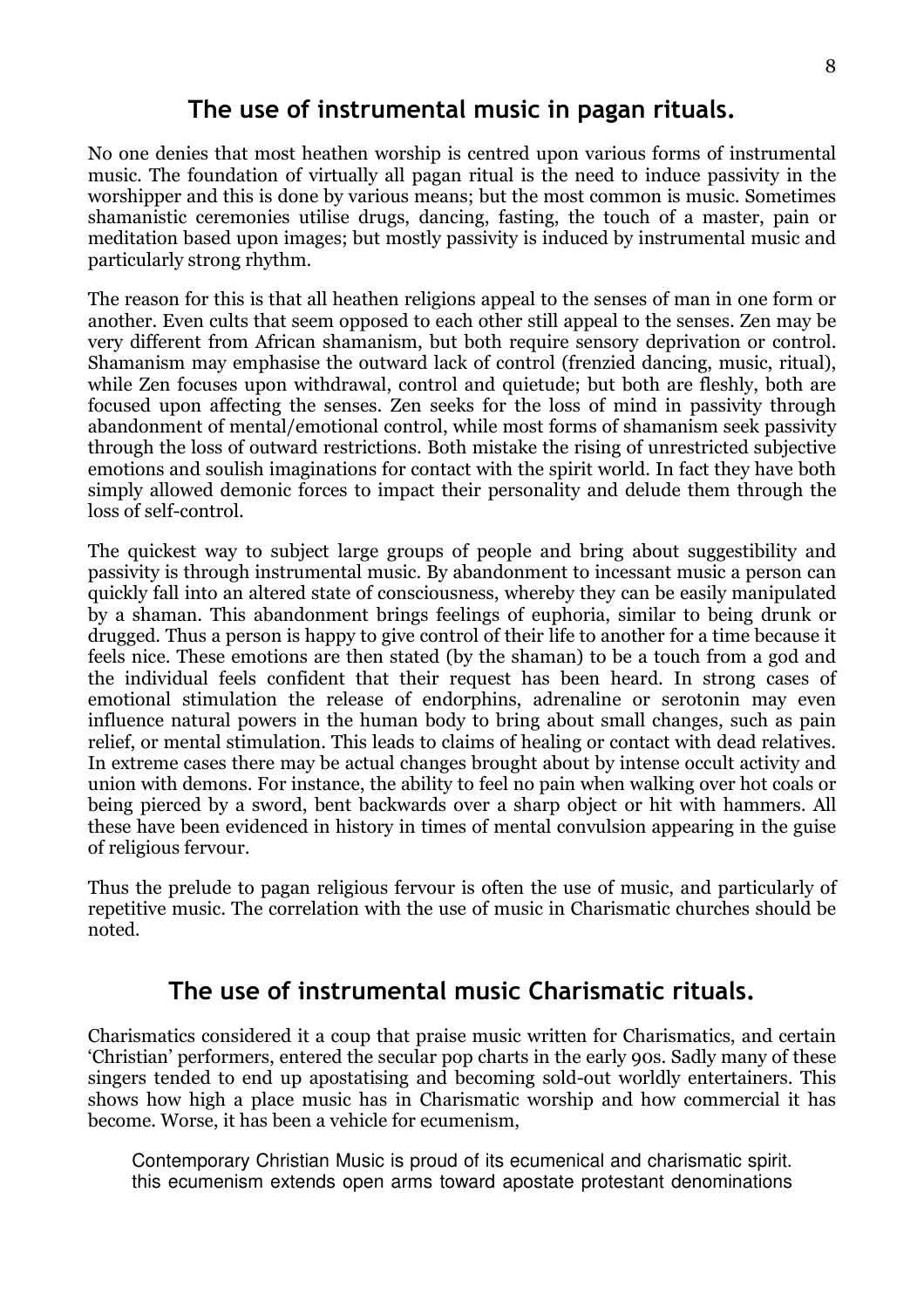and the roman catholic church. (Making Musical Choices, Bob Jones University, 1986, p. 86).

The history of Pentecostalism and Charismaticism is steeped in instrumental music; indeed, it has always been a prime reason for securing the interest of outsiders. People wary of shoddy doctrinal teaching and ungodly behaviour were overcome by the modern music offered. Pentecostal writers have actually stated that church success came through emotionally-charged music; this initially was up-tempo jazz. Referring to the period 1901 to 1914, first general superintendent of the United Pentecostal Church, Howard Goss, said,

Without it [jazz] the Pentecostal Movement could never have made the rapid inroads into the hearts of men and women as it did. Neither could we have experienced a constant victorious revival over the fifty years … It was generally not the conventional church-hymn singing … there appeared to be neither poetry nor musicianship in the composition. But, there was something far more effective than either. ... we were the first, so far as I know, to introduce this accelerated tempo into gospel singing. [Howard Goss, The Winds of Change, p. 212, 207-208.]

Incessant, rhythmic, loud music was a cornerstone of early Pentecostalism leading to:

The spirit moved some to dance, others to speak in the unknown tongue, to shout, to jerk, or to fall in a dead trance. Mourners in ever-increasing numbers fell on their knees, elbows in a folding chair, at the altar, while the exhorters clapped hands to the time of the music … the steady and almost terrifying rhythmic noise. Ilt was similar tol the extreme mesmeric orgies of such primitive groups have been often enough described. … The indigenous song merges into the hypnotic rhythmizing used in this indigenous type of religious practice. [George Pullen Jackson, White Spirituals in the Southern Uplands.]

Famous leaders built their ministry on the recently emerged popular jazz style; one was Aimee Semple McPherson:

She threw out the dirges and threats of Hell, replacing them with jazz hymns and promises of Glory. [Morrow Mayo of The New Republic, quoted in Robert Bahr, Least of All Saints: The Story of Aimee Semple McPherson, Prentice-Hall (1979) p267.]

This attitude of adapting worldly genres of music into supposed worship times has been characteristic of the whole modern Pentecostal / Charismatic Movement. At the beginning, Pentecostal songs were influenced by rag-time and then traditional jazz. Indeed Pentecostal historians are happy to admit this:

In each decade of this century  $[20<sup>th</sup>]$ , the music was certainly reflective of contemporary styles: gospel singing, piano styles reminiscent of jazz, popular singing of the quartets, and so on. [Dictionary of Pent. & Char. Muts.,  $p693$ .]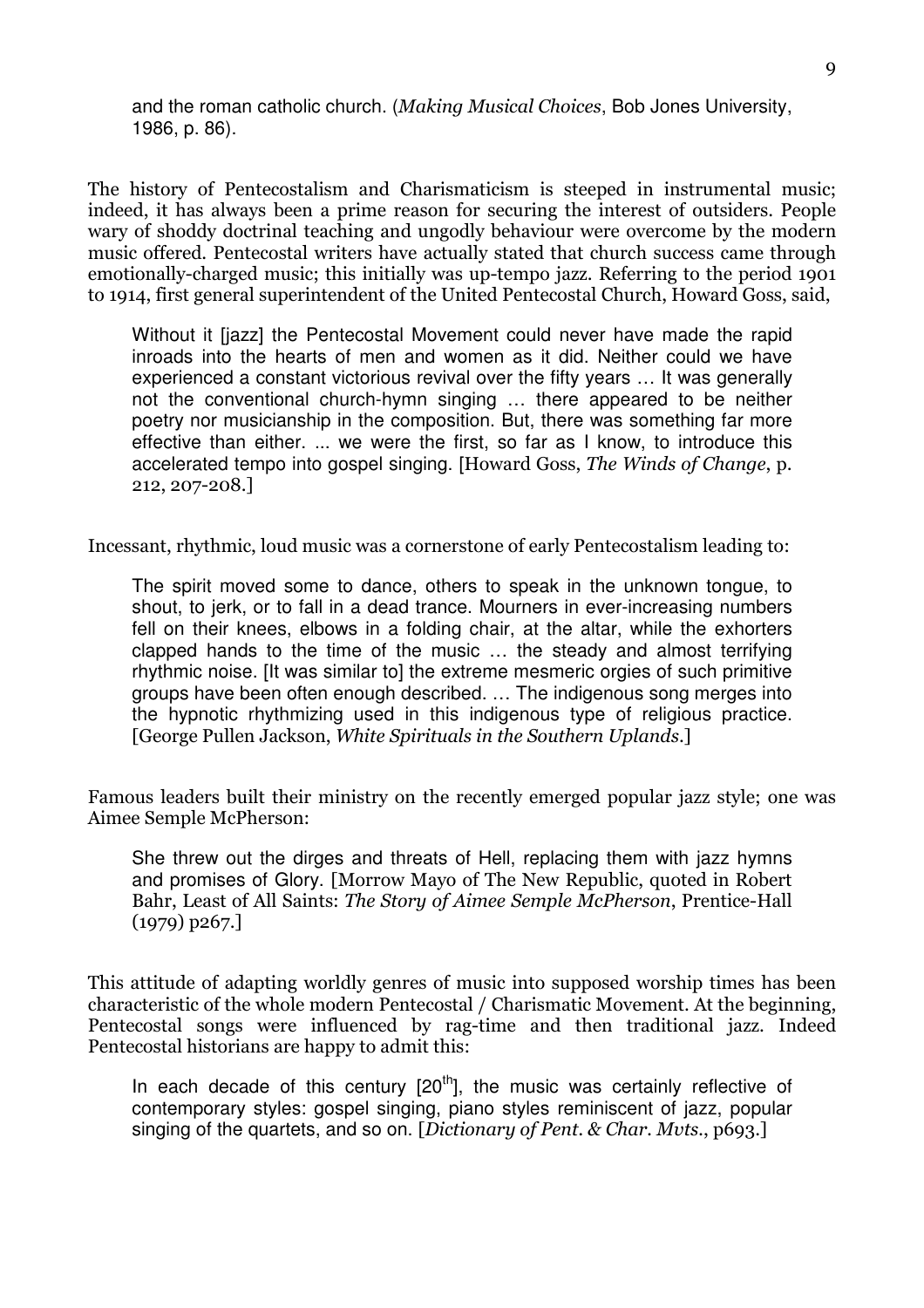Over time, new secular musical forms emerged (Country, Rock n' Roll, Neo-Folk, Pop, Rock etc.) and the young demanded change. This change generally happened a decade or so after the impact in the world. In the early 60s the popular church form was folk; later a sort of folk-rock emerged, and then a more mainstream pop. As Charismatic musicians became more confident, and as more young people joined the churches, the style became much more rock oriented. By the mid-80s many, such as Graham Kendrick, took on an openly aggressive hard rock sound that (in the days of the 60s) would have pleased fans of Jimi Hendrix and Cream. Today there is a diversity of styles, but they are all loud and strive to sound as worldly as possible.

As these stylistic changes occurred, so the musical instruments used in churches changed. In the early years there was only a piano accompaniment, with rhythm in Pentecostal churches being banged out on tambourines. In the southern American states large choirs and an organ were prominent. By the mid-60s acoustic guitars were gradually introduced in the UK, perhaps with a few other acoustic instruments (such as flute). During the 70s more instruments gradually crept in here and there; but it was in the 80s that the explosion took place. With the eventual influence of rock music it was inevitable that amplified instruments appeared in churches. As soon as this happened everything was forced to change since PA systems were then required for more than the preacher. Electric guitars and keyboards were able to produce almost any sound that may be required; indeed a Yamaha DX7 was a prerequisite for Charismatic churches. Since the sound was becoming loud, bass guitars and drums soon became necessary to ensure that rhythm was maintained. By this time the instrumental music had drowned out the singing of the congregation and older folk began to take ear protectors to meetings.

Charismatics also believe that the very sounds they play impart spiritual blessing, especially music connected to the Toronto Experience and subsequent outbreaks of emotionalism.

Because something is imparted when you listen to this tape. I don't want it to sound spooky or mysterious, but there's something powerful about embracing the music of the revival. The fire of the revival can stir in you even as you listen to the songs that took place at the Brownsville revival. ['Don Moen Discusses Music at Brownsville Assembly,' Pentecostal Evangel, November 10, 1996.]

Charismatic instrumental music did not just take on the outward forms of the world, seeking to bring a professional and secular sound into the churches, but it brought about an outright pagan influence seeking to induce passivity in the congregation so that manipulative leaders could take control. Through passivity, unscrupulous leaders could claim healings, deliverance from demons and so forth, when what had occurred was that people became hypnotised and more suggestible. Healings were minor and temporary; really just pain relief from surges of adrenaline and endorphins. But people felt just as drugged and emotionally stimulated as a pagan in a heathen ritual. Thus the Charismatic musical experience continued and developed. In its worst form it brought about sufficient passivity to release the Toronto Experience extremes of pagan hypnotism, with all the same effects found in Hindu kundalini or shamanistic abandonment.

It is possible to take videos of a Toronto type meeting and compare them with Wiccan (modern witches) festivities, Hindu devotees under a powerful guru, Native American ghost dances, primitive aboriginal rituals or African tribal shamanistic ceremonies and find that there are no essential differences. The outward form and words are different, but essentially there is little difference. There is a slow build up of emotional excitement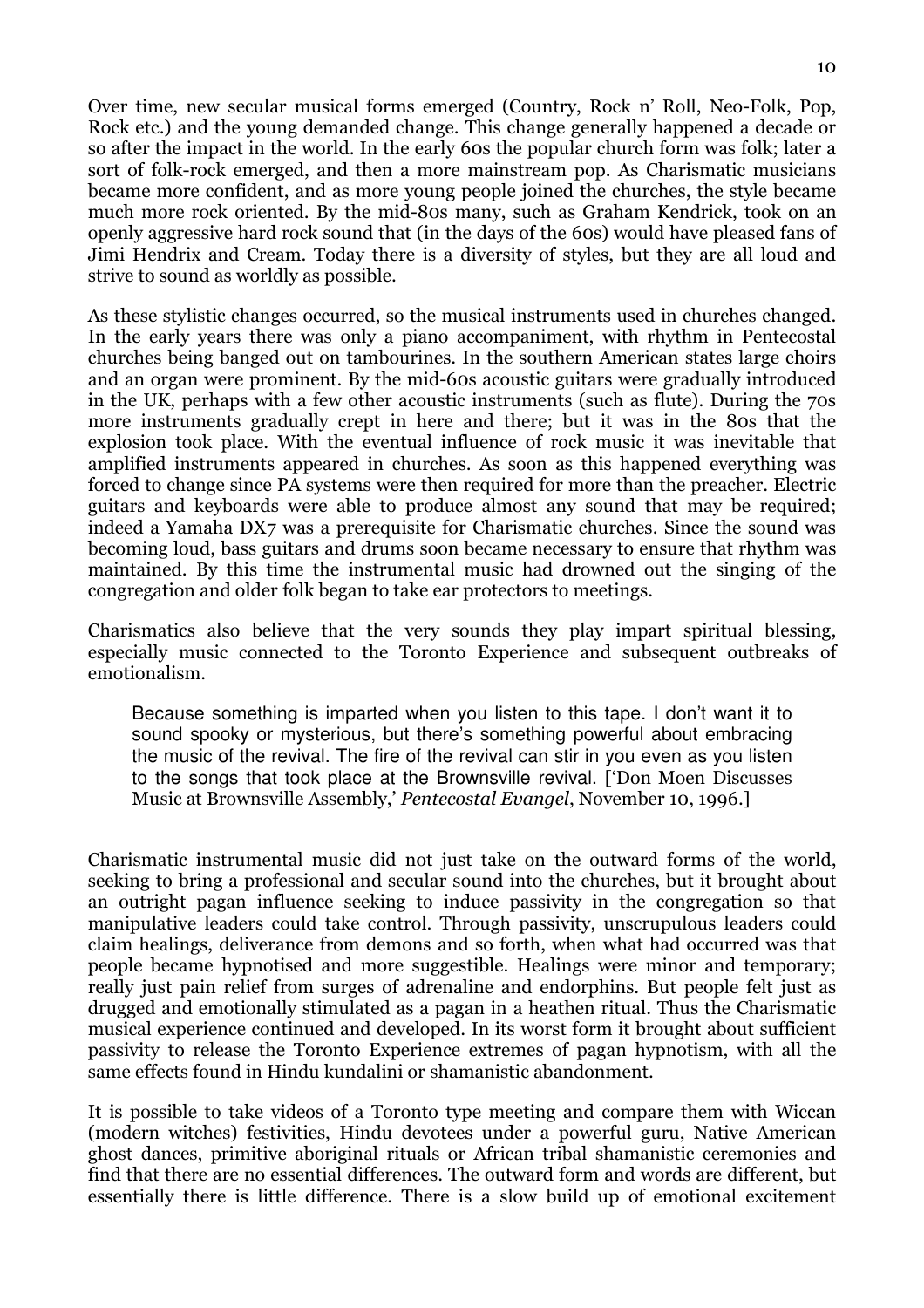through repetitive music, increasing authoritarian control by an elevated leader, increasing lack of self-control as passivity is induced, leading to a hypnotised audience. Tongues may erupt, followed by improvised chanting in unison, people falling to the floor, followed by indecent behaviour of various sorts (howling, screaming, frenzied dancing etc). It is noteworthy that the Hindu practices to awaken kundalini energy, considered dangerous even by many Hindu gurus, bears close comparison with what happened in the Toronto Experience. Indeed, the demonic eruptions from releasing kundalini ('serpent power') have been around far longer than the Christian church; so any mimicking is not being done by Indian gurus, rather the other way round.

Charismatic music has been a means of opening the gates for a flood of pagan practices based upon the inducement of passivity in congregations. Instead of church music stimulating the mind to consider the doctrinal thoughts of a hymn (the traditional method), modern Charismatic music (and historic Pentecostal music) has concentrated upon the emotions to lift the subjective imaginations of the people and make them suppliant to things they would never consider in their normal daily routine. This is to say nothing of the superficial trite choruses, the constant repetition, the loud music, the dominating drum rhythms, or the mood controlling flowing of songs.

I repeat that the flow of Charismatic music in a service is nothing other than the rising up a mystical ladder found in heretical movements throughout church history. It begins with strident music to stimulate passion and gradually weans folk into mystical feelings until they are completely passive. Isn't it curious that Charismatic healers are unable to bring about any 'healing' until they have a willing and hypnotised audience. None of them ever go into a hospital to heal anyone, nor do they stop sick people in the streets and heal them on the spot. In fact, I have never found any genuine, accredited healing by a Charismatic leader of a chronic condition that vanished immediately. It is only after an hour of musical conditioning that people can be affected by Charismatic propaganda and mesmerism.

### When did music begin to arise in the church?

After the death of the apostles the churches began to degenerate; indeed this process of deterioration is evidenced in the later epistles being focused upon correcting error. Gradually men began to assume unlawful authority in church meetings and erroneous practices developed. By the 3rd century these errors were compounded into authoritarian structures ruled by monarchical bishops over a laity reduced to doing nothing. After 313 the Edict of Milan made things worse still when the emperor endorsed Christianity. With churches becoming fashionable to curry favour with Constantine, basilicas were used to house church meetings (setting the future fashion for church architecture). It was around this time, as the church rapidly apostatised in doctrine and practice, that music began to be introduced because the pagan people joining the church wanted to feel at home. Hence churches began to copy pagan services and introduced musical instruments. This move was severely criticised by sound church leaders, such as Chrysostom, who condemned this practice as a mere stimulation of fleshly emotions. To give an examples of comments by good church leaders, note these:

### **Augustine (354-430)**

Musical instruments were not used [since] the pipe, tabret, and harp here associate so intimately with the sensual heathen cults as well as with the wild revelries and shameless performances of the degenerate theatre and circus. [Augustine 354 A.D., describing the singing at Alexandria under Athanasius.]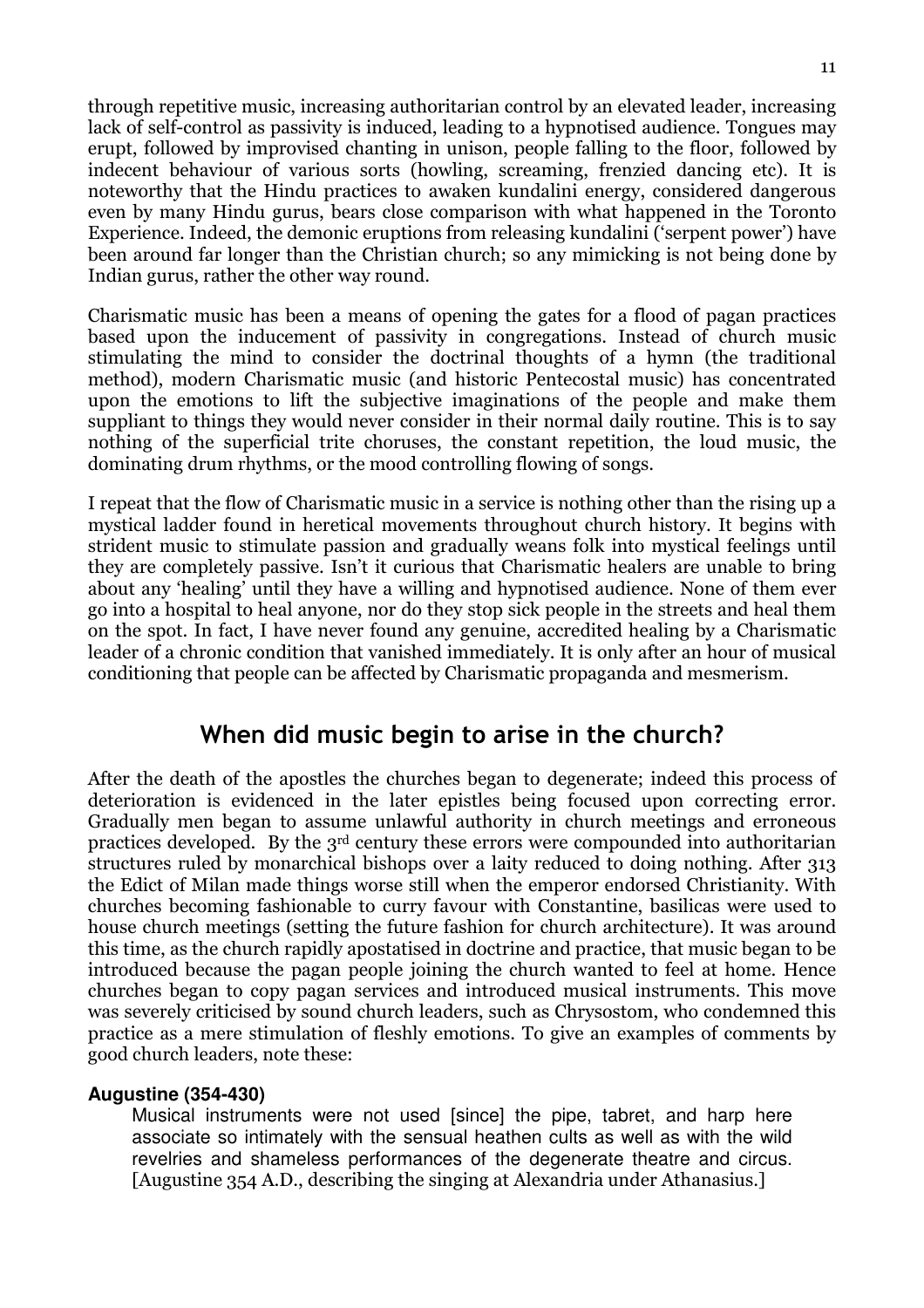#### **Chrysostom (344-407)**

David … had a lyre with lifeless strings, the church has a lyre with living strings. Our tongues are the strings of the lyre … much more in accordance with piety. Here there is no need for the cithara, or for stretched strings, or for the plectrum, … or for any instrument. [John Chrysostom, 347-407, Exposition of Psalms 41, (381-398 AD)]

God hates the worship paid with kettledrums, with lyres, with harps, and other instruments? [John Chrysostom: Adversus Judaeos, Homily I, VII:2]

### **Clement of Alexandria (155-220)**

Musical instruments must be excluded from our wingless feasts, … for the tongue is a harp of the Lord … the mouth as a lute moved by the Spirit as the lute is by the plectrum; … we make use of one instrument alone: only the Word of peace by whom we a homage to God, no longer with ancient harp or trumpet or drum or flute which those trained for war employ. [Clement, The instructor, Fathers of the church, p130.]

### **Eusebius (265-339)**

It was not inappropriate to send up hymns to God with the psalterion and cithara and to do this on Sabbath days... We render our hymn with a living psalterion and a living cithara with spiritual songs. The unison voices of Christians would be more acceptable to God than any musical instrument. [Commentary on Psalms 91:2-3]

### **Origen (185-254)**

 $\overline{a}$ 

The organ is the church of God composed of contemplative and active souls. The pleasant sounding cymbal is the active soul captured by the desire for Christ. [Commentaries on the Psalms]

In the early centuries the introduction of music was local to some areas and not universal. In the East, where there was a close pagan influence, some churches succumbed to it; also in some Celtic communities in Britain there is some evidence of music in an early stage. However, the use of a primitive organ (the chief instrument then) gradually became more widespread by the 700s. However, most commentators agree that this was not a general practice until the late 13th century. In 1250 Thomas Aquinas stated that, 'the church does not use musical instruments to praise God … pipes are not to be used for teaching, nor any artificial instruments, as the harp, or the like'. <sup>4</sup> Organs were introduced into Roman Catholic services by Pope Vitalian in 671, but were then removed until rehabilitated after 1250.

### The testimony of respected church leaders.

Until the last century, most good men have felt that music is not allowed since there is no mention of it in the New Testament. This is still the position of some traditional Presbyterian churches, strict Baptists and older Brethren groups. The Reformers, for

<sup>4</sup> Thomas Aquinas in Bingham's Antiquities, Vol. 3, page 137.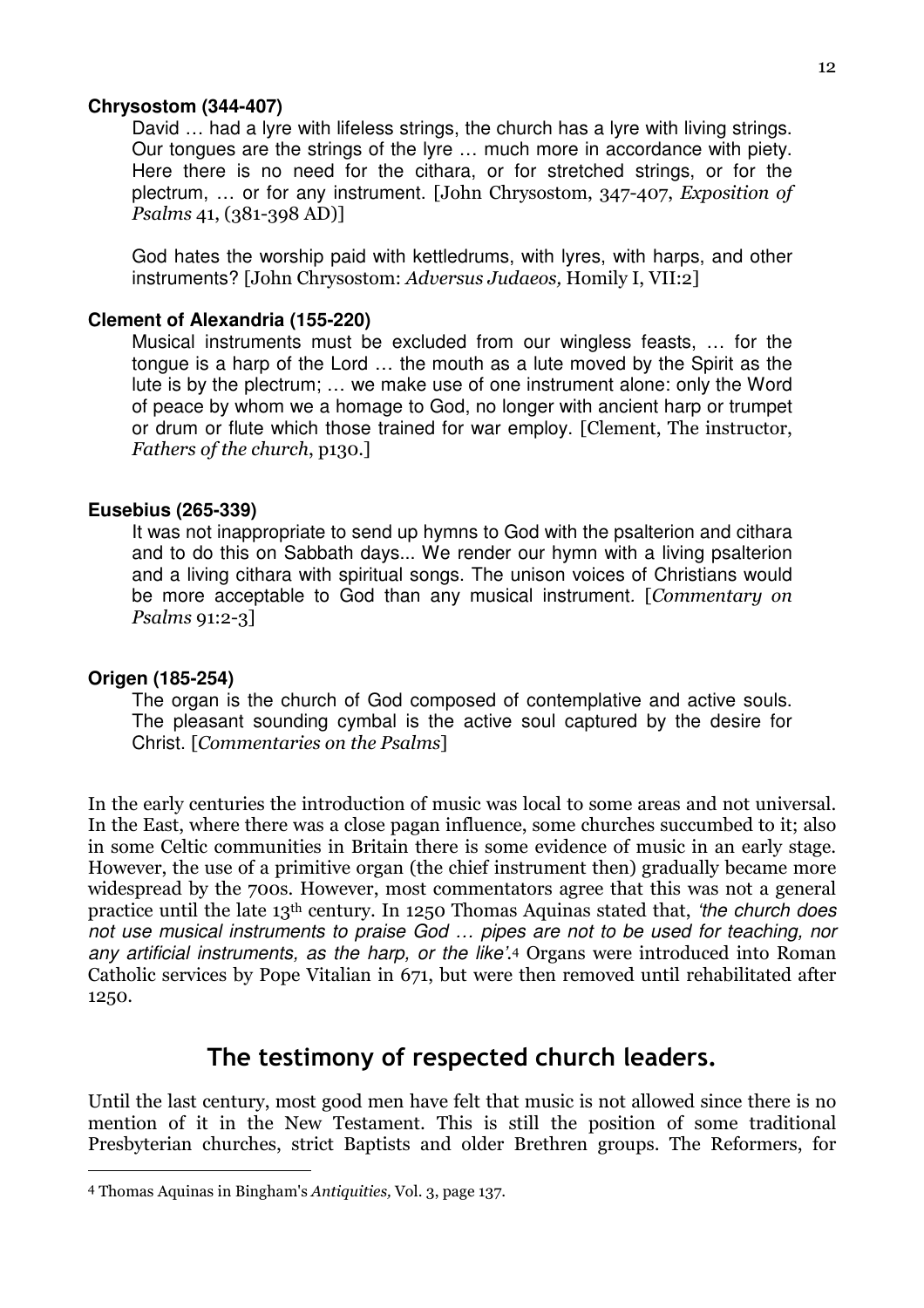instance, did not condone the use of music, condemning organs and instrumental music as: 'ludicrous things, by which the word and worship of God are exceedingly profaned' (Calvin). The basis of their sung worship was Biblical Psalms sung a cappella, although Luther wrote his own hymns and chorales as well. Later, men introduced popular hymns [e.g. Isaac Watts] and only gradually did the use of some musical support for these become popular long after the Reformation.

Often local rural churches had no means of accompanying the songs anyway. Not until the development of the piano could congregational singing be adequately accompanied by a cheap popular instrument, and this was not invented until 1710. Before this, only large, rich, institutional churches could afford to build pipe organs, although some institutional churches probably had foot-pedal wind organs. Smaller 'portative' organs were known at least as far back as the Middle Ages, although music for them has not been discovered dating before the 15th century. It is possible that some early Celtic churches used stringed instruments (cithara) but there is scant evidence. It was not until the 19<sup>th</sup> century that American Presbyterians began to introduce organs into churches, and even then it was severely criticised by such great theologians as RL Dabney, JL Girardeau and RJ Breckinridge.

### **Early church fathers**

Eusebius explained that musical instruments were too closely associated with the world and pagan celebrations to be used in worship: 'Our cithara [i.e. harp or guitar] is the whole body, by whose movement and action the soul sings a fitting hymn to God; and our tenstringed psaltery is the veneration of the Holy Spirit by the five senses of the body and the five virtues of the spirit'. [Quoted in Music in the Church, Rev G. Wauchope Stewart BD, The Guild Library. Note: Eusebius was not condoning dancing as acceptable bodily movement in worship. Church leaders condemned people who started to clap or dance in his day.]

### **What did the Reformers say about instrumental music?**

John Calvin (1509-1564): Musical instruments in celebrating the praises of God would be no more suitable than the burning of incense, the lighting of lamps, and the restoration of the other shadows of the law. [John Calvin, *Commentary* on Psalm 33]

Theodore Beza (Calvin's successor in Geneva, 1519-1605): If the apostle justly prohibits the use of unknown tongues in the church, much less would he have tolerated these artificial musical performances which are addressed to the ear alone. [Quoted in John Girardeau, Instrumental Music, p 166]

Martin Luther (1483-1546): The organ in the worship Is the insignia of Baal... The Roman Catholics borrowed it from the Jews. [Martin Luther, Mcclintock & Strong's Encyclopedia, Volume VI, p 762]

Presbyterians have long considered organ music to be 'an abomination' (Glasgow Prebytery) or a 'corruption' (General Assembly of the Church of Scotland, 1644).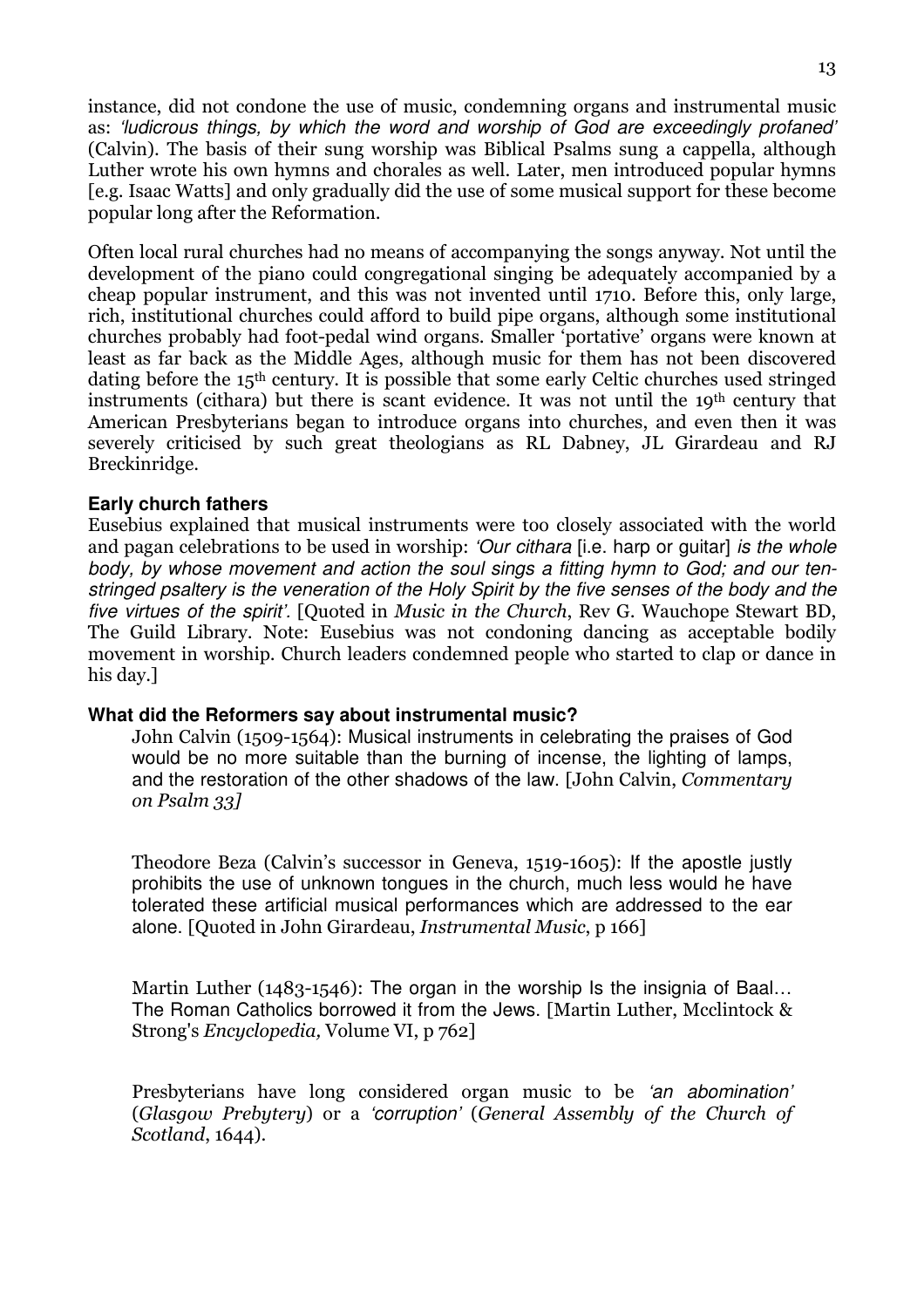### **What did later church leaders say about instrumental music?**

CH Spurgeon (Baptist, 1834-1892): One can make melody without strings and pipes. We do not need them. They would hinder rather than help our praise. Sing unto him. This is the sweetest and best music. No instrument like the human voice. … What a degradation to supplant the intelligent song of the whole congregation by the theatrical prettiness of a quartet, bellows, and pipes. We might as well pray by machinery as praise by it. [Treasury of David, Commentary on Psalm 42.]

Adam Clarke (Methodist, 1762-1832): [Should musical instruments] be used in Christian worship? No; the whole spirit, soul, and genius of the Christian religion are against this; and those who know the Church of God best, and what constitutes its genuine spiritual state, know that these things have been introduced as a substitute for the life and power of religion; and that where they prevail most, there is least of the power of Christianity. … to no such worship are these instruments friendly. [Clarke's Commentary on the Bible, Vol. II, pp. 690-691.]

John Girardeau (Presbyterian, 19th c): The church, although lapsing more and more into deflection from the truth and into a corrupting of apostolic practice, had not instrumental music for 1200 years (that is, it was not in general use before this time); The Calvinistic Reform Church ejected it from its service as an element of popery, even the church of England having come very nigh its extrusion from her worship. It is heresy in the sphere of worship. [John Girardeau, Instrumental Music, p179.]

Instrumental music ... was permissible ... only when God commanded it ... in connection with the typical and temporary services of the temple. He did not command it to be used in the ordinary Sabbath worship of the synagogue, and accordingly it was not employed in that institute ... God did not command it to be introduced into the Christian church, and in conformity with his will it was not employed in the apostolic or the early church. It was not known in the church for centuries. It was ... a late importation into its services – an importation effected without divine authorisation, and therefore in the face of the divine will. If our exposition of the second commandment is valid ... we violate that commandment when we employ instrumental music in public worship, because we devise, counsel, command, use and approve a mode of "religious worship not instituted by God himself." [Girardeau, Instrumental Music, p117-118.]

Philip Schaff (German Reformed Church, 1819-1893): The custom of organ accompaniment did not become general among Protestants until the eighteenth century. [The New Schaff-Herzogg Encyclopedia, (1953) Vol 10, p257]

John Wesley (Anglican, founder of Methodism 1703-1791): I have no objection to instruments of music in our worship, provided they are neither seen nor heard. [quoted in Adam Clarke's Commentary, Vol. 4, p685]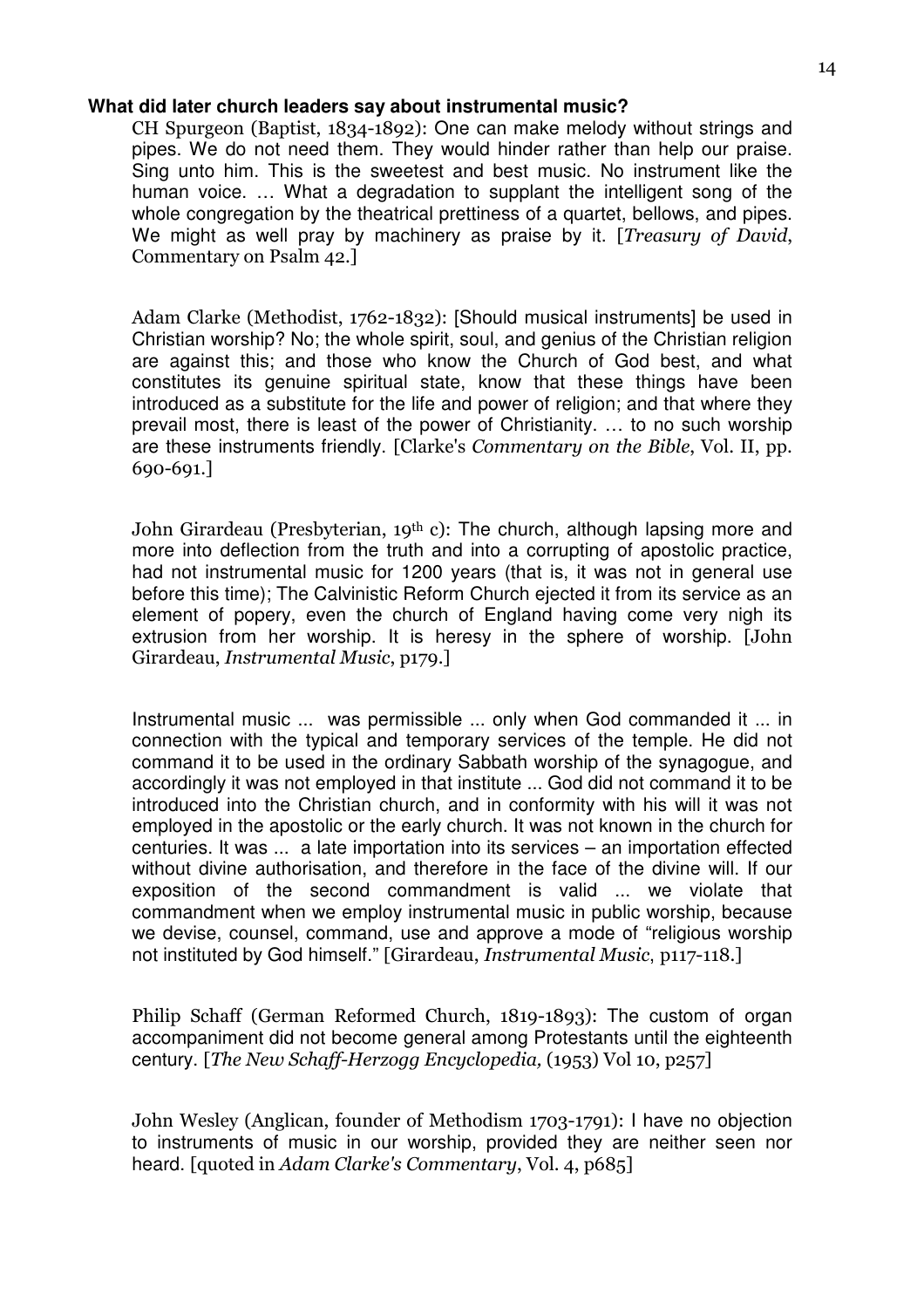RL Dabney (Presbyterian,  $19<sup>th</sup>$  c): God set up in the Hebrew church two distinct forms of worship: the one moral, didactic, spiritual and universal, and therefore perpetual in all places and ages – that of the synagogues; the other peculiar, local, typical, foreshadowing in outward forms the more spiritual dispensation, and therefore destined to be utterly abrogated by Christ's coming. Now we find instrumental music, like human priests and their vestments, show-bread, incense, and bloody sacrifice, absolutely limited to this local and temporary worship. But the Christian churches were modelled upon the synagogues and inherited their form of government and worship because it was permanently didactic, moral and spiritual, and included nothing typical.

Dr. Girardeau is supporting the identical position held by all the early fathers, by all the Presbyterian reformers, by a Chalmers, a Mason, a Breckinridge, a Thornwell, and by a Spurgeon. [R. L. Dabney, Review of John L. Girardeau's Instrumental Music in Public Worship.]

Popish worship is addressed to the senses, and the imagination through the senses. According to the Papists' own theory of his worship, the mass is a grand Action. … a solemn drama … The sentiment of devotion is conveyed sufficiently, by the character of the music. But the theory of Protestant religious music is, or ought to be, essentially different. We appeal to the understanding and to those intelligent emotions, which are produced by the understanding on the heart. We sing articulate, intelligent words, in a familiar language, conveying to every hearer, instructive ideas and elevating sentiments. The articulation of words sung, is the very essence and soul of our musical worship. … The scripture represents religious music as the vehicle of religious instruction, and imply the necessity of distinct articulation. [1 Cor 14:15-16; Col 3:16] … These passages fully sustain the assertion that religious music, to be scriptural, must contain intelligible articulate words, conveying some pious instruction or emotion. [RL Dabney, 'Organs'; From the Watchman And Observer, Richmond VA, February 22, 1849, Volume IV, No. 28.]

It is always urged: "we must have an organ to keep pace with other churches in attracting a congregation, and in retaining the young and thoughtless." **Has it come then to this, that the chaste spouse of Christ is reduced to borrow the meretricious adornment of the "scarlet whore," in order to catch the unholy admiration of the ungodly? Not thus did the Apostles devise to bring sinners to the church. They were taught to go after them. … If we are authorised to add to God's worship, forms purely of human device, in order to make it more palatable to sinners, to what corruptions shall we not give entrance?** … We believe that all such artifices, of human device, to catch popularity, are inconsistent with the genius of the Presbyterian Church, derogatory of her honour, and blasting to her interests. [RL Dabney, 'Organs'; From the Watchman And Observer, Richmond VA, February 22, 1849, Volume IV, No. 28. Emphasis P.F.]

**God is to be worshipped only in the ways appointed in his word. Every act of public cultus not positively enjoined by him is thereby forbidden. Christ and his apostles ordained the musical worship of the New Dispensation without any sort of musical instrument, enjoining only the singing with the voice of psalms, hymns, and spiritual songs. Hence such**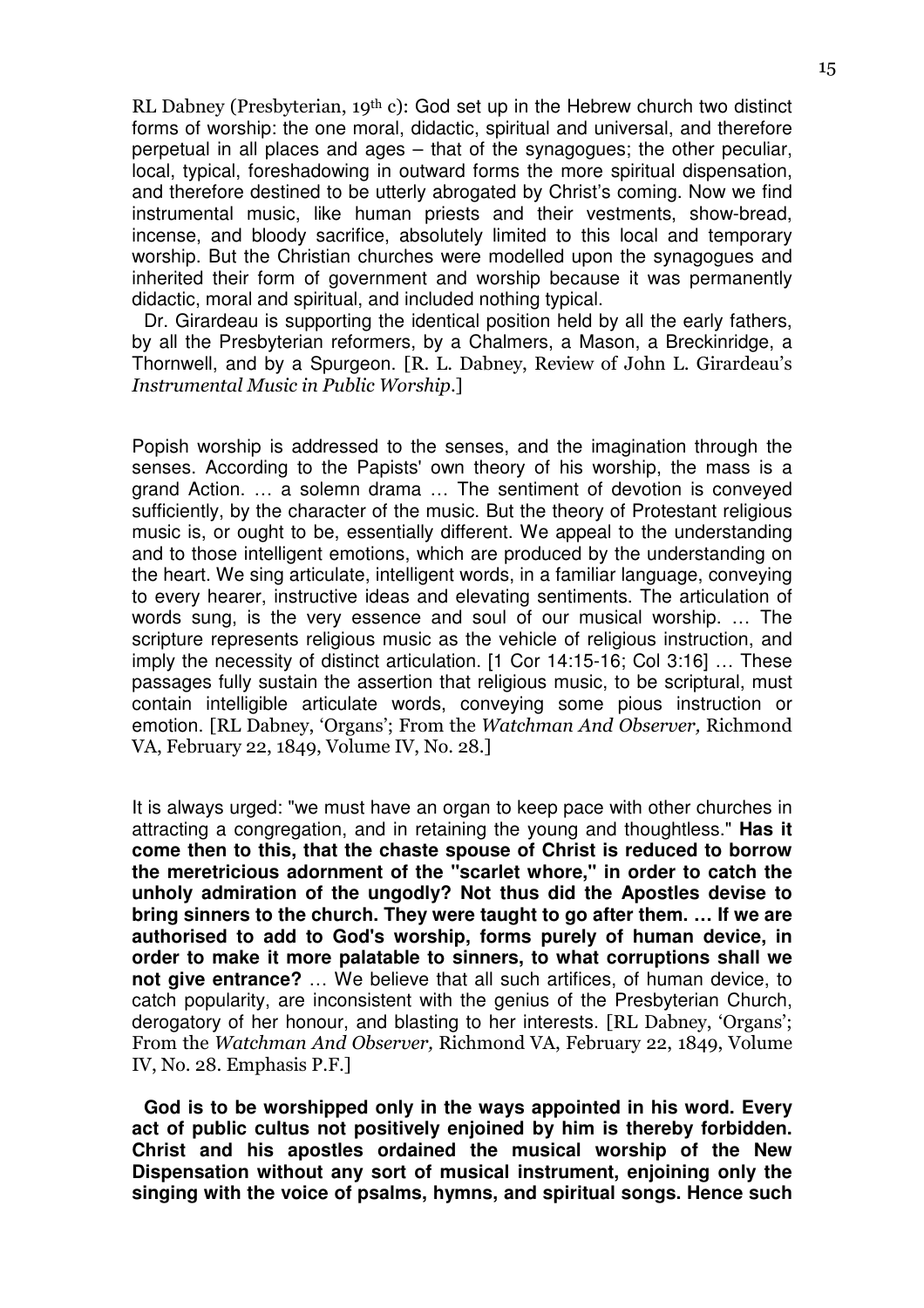**instruments are excluded from Christian worship. Such has been the creed of all churches, and in all ages**, except of the Popish communion after it had reached the nadir of its corruption at the end of the thirteenth century, and of its prelatic imitators. [R. L. Dabney, Review of John L. Girardeau's Instrumental Music in Public Worship. Emphasis P.F.]

Why do not our Christian æsthetics feel equally authorised and bound to build altars in front of their pulpits, and to drag the struggling lambs up their nicely carpeted aisles, and have their throats cut there for the edification of the refined audience? "Oh, the sacrifices, being types and peculiar to the temple service, were necessarily abolished by the coming of the Antitype." Very good. So were the horns, cymbals, harps and organs only peculiar to the temple-service, a part of its types, and so necessarily abolished when the temple was removed. [R. L. Dabney, Review of John L. Girardeau's Instrumental Music in Public Worship.]

Doubtless the objection in every opponent's mind is this: That, after all, Dr. Girardeau is making a conscientious point on too trivial and non-essential a matter. I am not surprised to meet this impression in the popular mind, aware as I am that this age of universal education is really a very ignorant one. But it is a matter of grief to find ministers so oblivious of the first lessons of their church history. They seem totally blind to the historical fact that it was just thus every damnable corruption which has cursed the church took its beginning; in the addition to the modes of worship ordained by Christ for the New dispensation, of human devices, which seemed ever so pretty and appropriate, made by the best of men and women and ministers with the very best of motives, and borrowed mostly from the temple cultus of the Jews. Thus came vestments, pictures in churches, incense, the observances of the martyrs' anniversary days in a word, that whole apparatus of will-worship and superstition which bloomed into popery and idolatry. "Why, all these pretty inventions were innocent. The very best of people used them. They were so appropriate, so æsthetic! Where could the harm be?" History answers the question: They disobeyed God and introduced popery, a result quite unforeseen by the good souls who began the mischief! Yes, but those who have begun the parallel mischief in our Presbyterian Church cannot plead the same excuse, for they are forewarned by a tremendous history … That a denomination, professing like ours to be antiprelatic and anti-ritualistic, should throw down the bulwarks of their argument against these errors by this recent innovation appears little short of lunacy. [R. L. Dabney, Review of John L. Girardeau's Instrumental Music in Public Worship.]

They [musical instruments] tend usually to choke congregational singing, and thus to rob the body of God's people of their God-given right to praise him in his sanctuary. They almost always help to foster anti-scriptural styles of church music, debauching to the taste, and obstructive, instead of assisting, to true devotional feelings. [R. L. Dabney, Review of John L. Girardeau's Instrumental Music in Public Worship.]

All true worship is rational. The truth intelligently known and intelligibly uttered is the only instrument and language of true worship. Hence all social public worship must be didactic. The apostle has settled this beyond possible dispute